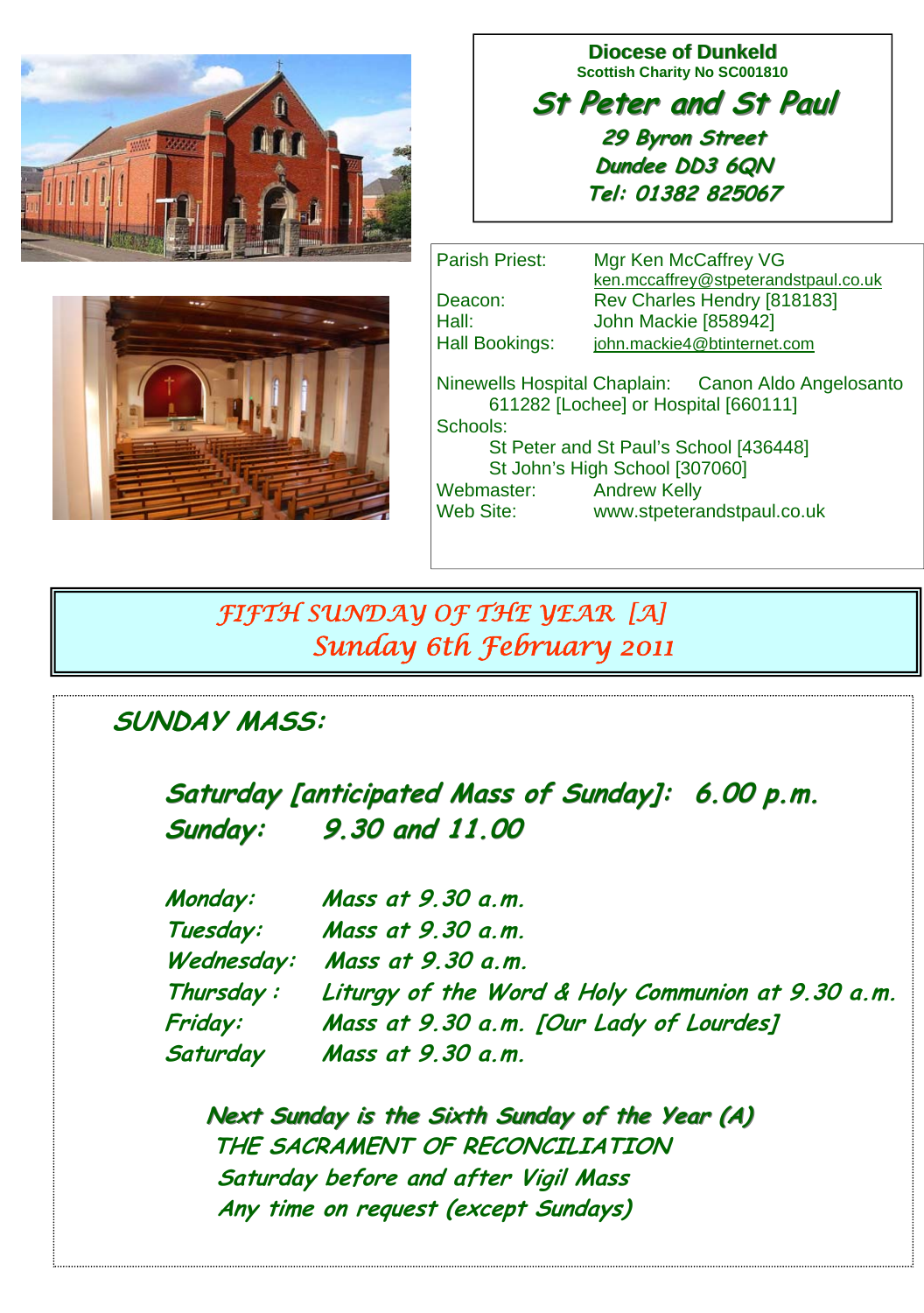*COLLECTIONS* **Sunday 30January £ 961 (£550 was Gift Aid) Many Thanks** 

#### CHILDREN'S LITURGY

Children's Liturgy for children from P1 to P4 at 11 o'clock Mass. l

**If one of your family is in hospital, you should let Canon Aldo [who has returned to his duties as hospital chaplain] know.** 

**If someone is sick at home, please let Fr Ken or Deacon Charles know so that Sunday Communion can be arranged**

PLEASE PRAY FOR: **Jim Robertson, Jeanne gentleman, Brian Souter &**  Peter Lowden, recently deceased,

And for **Stephen Walker, John McKinlay, James Ness, Michael Quinn, Darren Fitzsimon, Margaret Kelsey, Agnes Boyle, Peggy Quinn, Graham McMahon, Joe Duffy, Leo Kierans & Jessie Moncur** whose anniversaries occur at this time.

Pray also for: **Annie Berry, Jean McCready, Violet Law, Mary Hepburn Frankie Brown, Andrew Walker & Gillian Doig** who are in hospital.

 And all those who are sick or housebound in our parish and receive the Eucharist each Sunday

# EUCHARISTIC ADORATION

Eucharistic Adoration on Wednesdays from after Mass until 4.30 p.m. Please make an effort to come and pray before the Blessed Sacrament

### ST ANDREW'S CATHEDRAL

Please also note that Mass in the Cathedral on Sunday morning will now be at 11.00 a.m., and not at  $11.30$  a.m.

### **SACRAMENTAL DATES FOR 2011**

Sunday 13 March - Rite of Enrolment at 11.00 a.m. Thursday 24th March - Sacrament of Reconciliation at 2.00 p.m. Thursday 5th May - Confirmation at  $7.00$  p.m. Sunday 12th June - First Communions at 11.00a.m.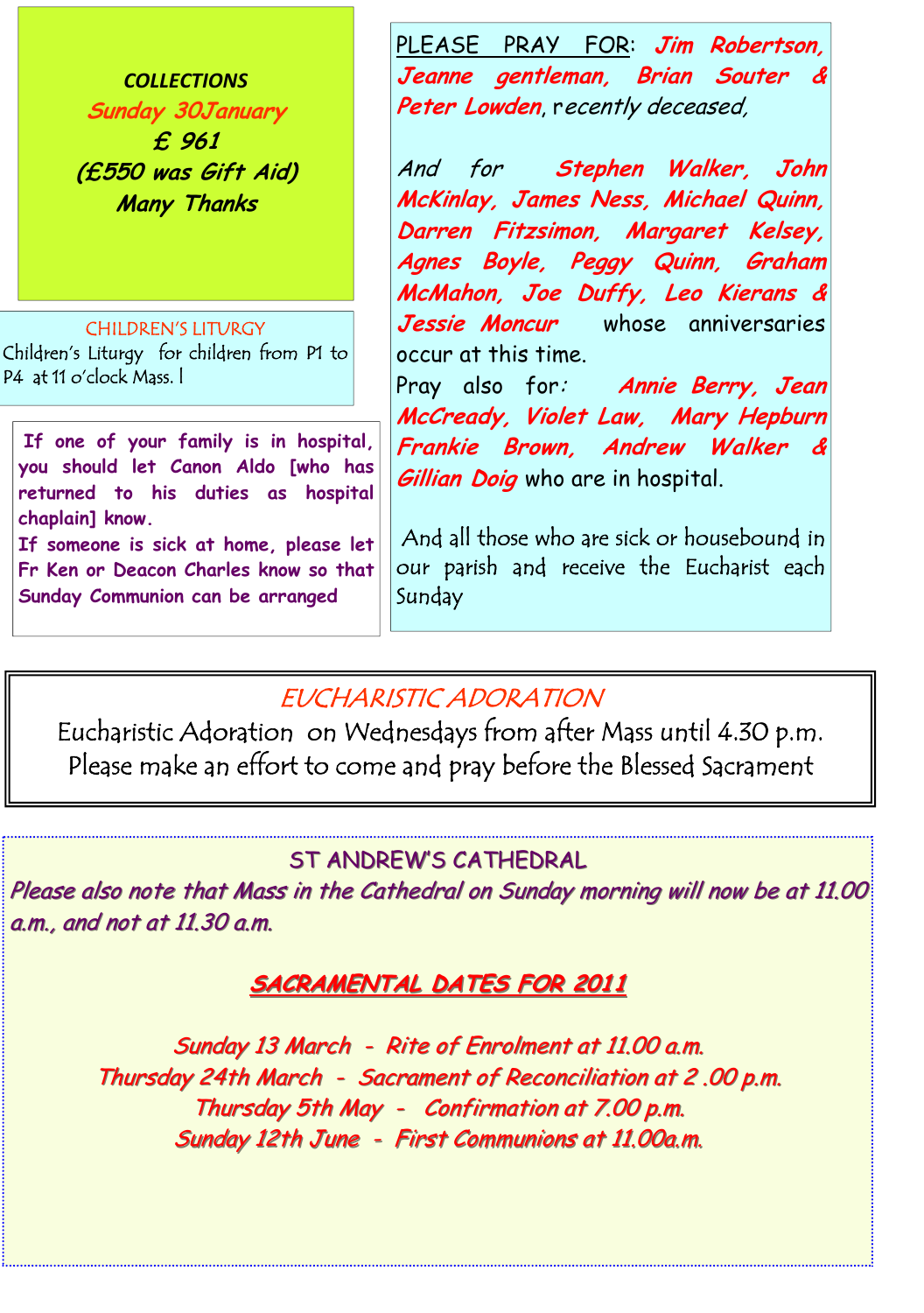#### **PROTECTION OF CHILDREN AND VULNERABLE ADULTS AWARENESS SESSION FOR VOLUNTEERS**

There will be an awareness session for all parish volunteers, discussing new legislation/ changes as we prepare as a Diocese to join the Protection of Vulnerable Adults Group Scheme later this year. The dates are: Tuesdays: 22 March, 26 April. Thursdays: 3 February, 3 March, 7 April, 5 May.

Please let the Diocesan Office know your preferred day by telephoning the Pastoral Centre on 225453 or CPVA@dunkelddiocese.org.uk

### **CATHOLIC EDUCATION WEEK**

From Sunday 20th February, we will celebrate Catholic Education Week with various events throughout the Diocese. This will include the ANNUAL MASS FOR ALL WHO WORK IN CATHOLIC SCHOOLS [teachers and other staff] here in St Peter and St Paul's on Tuesday 22 February at 7.00p.m. Bishop Logan hopes to be present at this Mass and will present the Papal Honour 'Pro Ecclesia et Pontifice' to Mr George Haggarty for services to Catholic Education in Scotland, especially in our Diocese.

# **THE SCOTTISH YOUTH CROSS COMES TO DUNKELD DIOCESE**

**The Scottish Youth Cross comes to the Diocese of Dunkeld on Friday 18th march. You are invited to attend an overnight retreat of prayer and reflection around the Cross on Saturday 19th March from 12.30p.m., in the Pastoral Centre. The retreat will finish with Mass in the Cathedral on Sunday 20th March at 11.00 a.m., when the Cross will be carried into the Cathedral by those young people travelling to World Youth day in Madrid. Details are on the Notice Board in the Church Porch.** 

### **DUNKELD DIOCESAN PILGRIMAGE TO LOURDES**

**The annual pilgrimage from the diocese will take place from 11th—18th July 2011, leaving from Edinburgh Airport. The cost is approximately £698. Booking Forms in the Sacristy or from Mancunia travel - 0161 790 6383** 

#### **WORLD DAY OF PRAYER FOR THE SICK**

**Mass in Immaculate Conception [St Mary's, Lochee] on Friday11 February at 7.00 p.m. All welcome.** 

#### ROOTS AND SHOOTS

Continues on Mondays in the Parish Centre from 2.00 p.m. All welcome